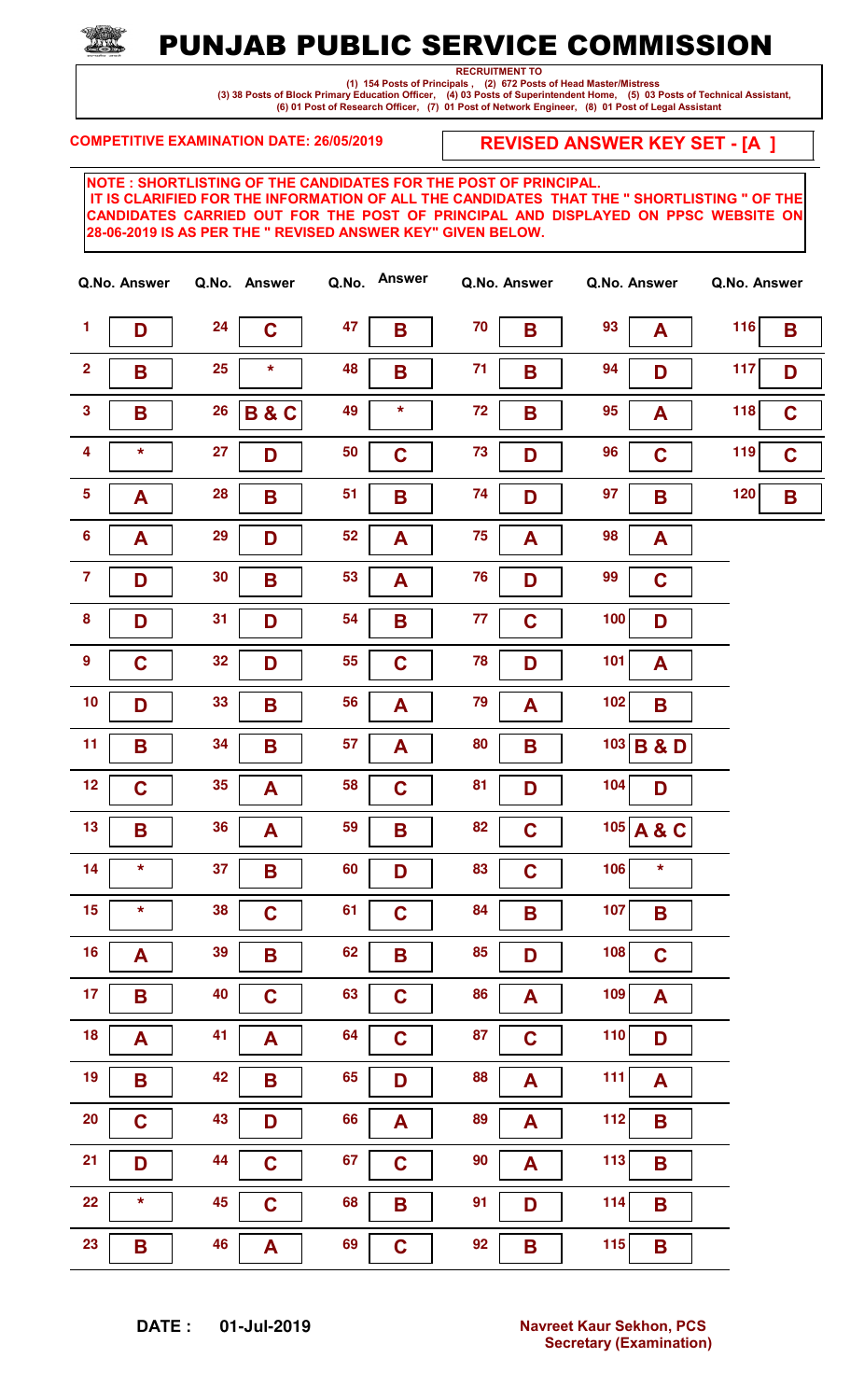## PUNJAB PUBLIC SERVICE COMMISSION

RECRUITMENT TO

 (1) 154 Posts of Principals , (2) 672 Posts of Head Master/Mistress (3) 38 Posts of Block Primary Education Officer, (4) 03 Posts of Superintendent Home, (5) 03 Posts of Technical Assistant, (6) 01 Post of Research Officer, (7) 01 Post of Network Engineer, (8) 01 Post of Legal Assistant

COMPETITIVE EXAMINATION DATE: 26/05/2019

REVISED ANSWER KEY SET - [B ]

|                         | Q.No. Answer   |    | Q.No. Answer | Q.No. | <b>Answer</b> |    | Q.No. Answer |       | Q.No. Answer   | Q.No. Answer |             |
|-------------------------|----------------|----|--------------|-------|---------------|----|--------------|-------|----------------|--------------|-------------|
| $\mathbf{1}$            | A              | 24 | B            | 47    | B             | 70 | A            | 93    | <b>B&amp;D</b> | 116          | A           |
| $\overline{\mathbf{2}}$ | B              | 25 | $\mathbf C$  | 48    | $\mathbf C$   | 71 | A            | 94    | D              | 117          | $\mathbf C$ |
| $\overline{\mathbf{3}}$ | A              | 26 | A            | 49    | $\mathbf C$   | 72 | D            | 95    | A&C            | 118          | A           |
| $\overline{\mathbf{4}}$ | B              | 27 | B            | 50    | D             | 73 | D            | 96    | $\star$        | 119          | A           |
| $5\phantom{.0}$         | $\overline{C}$ | 28 | D            | 51    | A             | 74 | $\mathbf C$  | 97    | B              | 120          | A           |
| $6\phantom{a}$          | D              | 29 | $\mathbf C$  | 52    | $\mathbf C$   | 75 | D            | 98    | $\mathbf C$    |              |             |
| $\overline{7}$          | *              | 30 | $\mathbf C$  | 53    | B             | 76 | B            | 99    | A              |              |             |
| $\pmb{8}$               | B              | 31 | A            | 54    | $\mathbf C$   | 77 | $\mathbf C$  | 100   | D              |              |             |
| $\boldsymbol{9}$        | $\mathbf C$    | 32 | B            | 55    | B             | 78 | B            | 101   | A              |              |             |
| 10                      | $\star$        | 33 | B            | 56    | B             | 79 | $\star$      | $102$ | B              |              |             |
| 11                      | <b>B&amp;C</b> | 34 | $\star$      | 57    | B             | 80 | $\star$      | 103   | B              |              |             |
| 12                      | D              | 35 | $\mathbf C$  | 58    | D             | 81 | D            | 104   | B              |              |             |
| 13                      | B              | 36 | B            | 59    | D             | 82 | B            | 105   | B              |              |             |
| 14                      | D              | 37 | A            | 60    | A             | 83 | A            | 106   | B              |              |             |
| 15                      | B              | 38 | A            | 61    | D             | 84 | D            | 107   | D              |              |             |
| 16                      | D              | 39 | B            | 62    | $\mathbf C$   | 85 | A            | 108   | $\mathbf C$    |              |             |
| 17 <sub>2</sub>         | D              | 40 | $\mathbf C$  | 63    | D             | 86 | $\mathbf C$  | 109   | $\mathbf C$    |              |             |
| 18                      | B              | 41 | A            | 64    | A             | 87 | B            | 110   | B              |              |             |
| 19                      | B              | 42 | A            | 65    | B             | 88 | A            | 111   | D              |              |             |
| 20                      | A              | 43 | $\mathbf C$  | 66    | D             | 89 | $\mathbf C$  | 112   | $\mathbf C$    |              |             |
| 21                      | A              | 44 | B            | 67    | B             | 90 | D            | 113   | $\mathbf C$    |              |             |
| 22                      | B              | 45 | D            | 68    | B             | 91 | A            | 114   | B              |              |             |
| 23                      | $\mathbf C$    | 46 | $\mathbf C$  | 69    | $\star$       | 92 | B            | 115   | D              |              |             |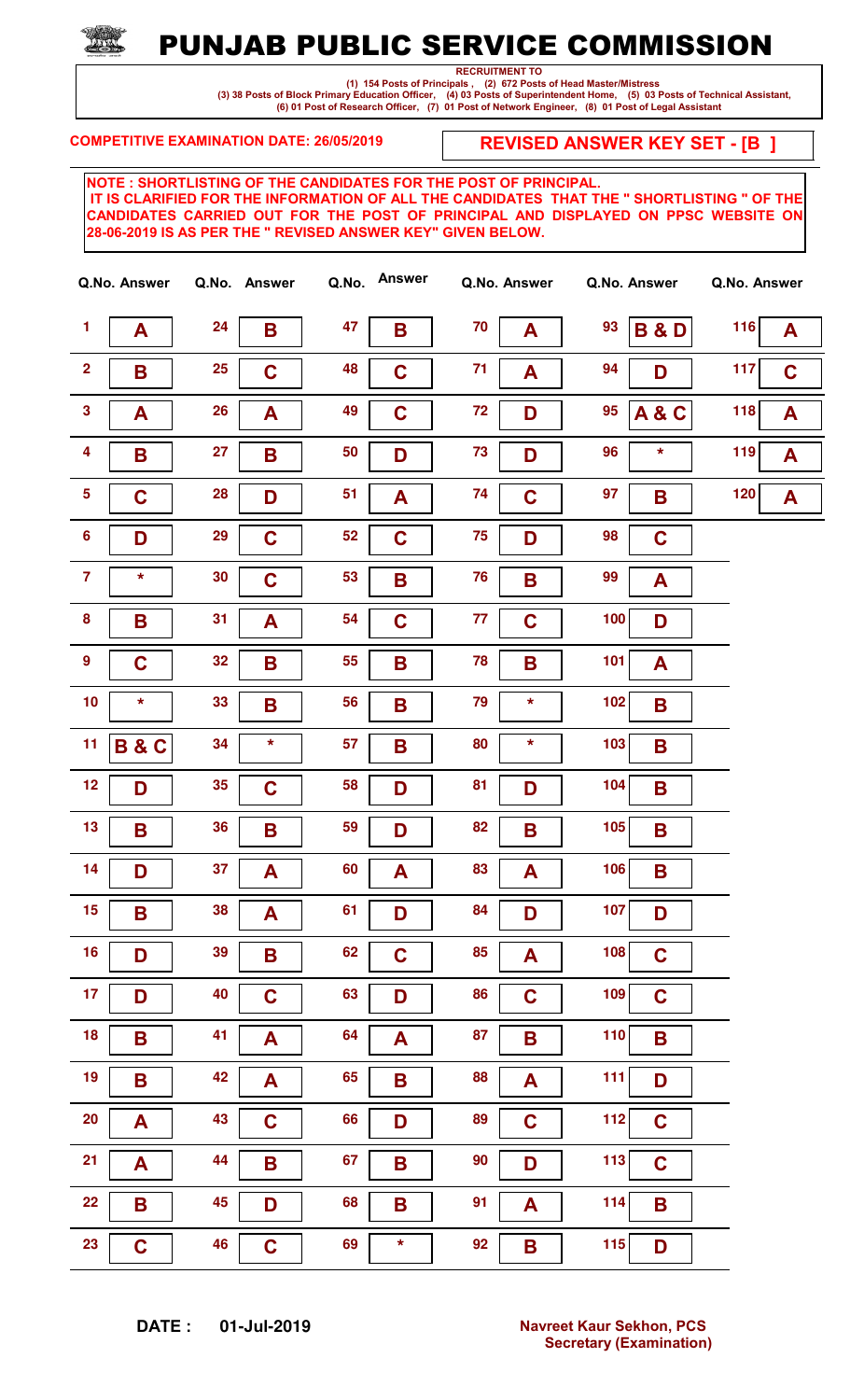## PUNJAB PUBLIC SERVICE COMMISSION

RECRUITMENT TO

 (1) 154 Posts of Principals , (2) 672 Posts of Head Master/Mistress (3) 38 Posts of Block Primary Education Officer, (4) 03 Posts of Superintendent Home, (5) 03 Posts of Technical Assistant, (6) 01 Post of Research Officer, (7) 01 Post of Network Engineer, (8) 01 Post of Legal Assistant

COMPETITIVE EXAMINATION DATE: 26/05/2019

REVISED ANSWER KEY SET - [C ]

| Q.No. Answer            |             |    | Q.No. Answer   | Q.No. | <b>Answer</b> |    | Q.No. Answer   |            | Q.No. Answer | Q.No. Answer |             |
|-------------------------|-------------|----|----------------|-------|---------------|----|----------------|------------|--------------|--------------|-------------|
| $\mathbf{1}$            | A           | 24 | $\mathbf C$    | 47    | D             | 70 | $\mathbf C$    | 93         | B            | 116          | B           |
| $\overline{\mathbf{2}}$ | $\mathbf C$ | 25 | D              | 48    | B             | 71 | A              | 94         | B            | 117          | A           |
| $\overline{\mathbf{3}}$ | B           | 26 | B              | 49    | B             | 72 | A              | 95         | B            | 118          | $\mathbf C$ |
| $\overline{\mathbf{4}}$ | $\mathbf C$ | 27 | $\mathbf C$    | 50    | A             | 73 | $\mathbf C$    | 96         | D            | 119          | D           |
| $5\phantom{.0}$         | B           | 28 | B              | 51    | A             | 74 | B              | 97         | $\mathbf C$  | 120          | A           |
| $6\phantom{a}$          | B           | 29 | $\star$        | 52    | B             | 75 | D              | 98         | $\mathbf C$  |              |             |
| $\overline{7}$          | B           | 30 | $\star$        | 53    | $\mathbf C$   | 76 | $\mathbf C$    | 99         | B            |              |             |
| $\bf{8}$                | D           | 31 | A              | 54    | B             | 77 | B              | 100        | D            |              |             |
| $\boldsymbol{9}$        | D           | 32 | B              | 55    | $\mathbf C$   | 78 | $\mathbf C$    | 101        | $\mathbf C$  |              |             |
| 10                      | A           | 33 | A              | 56    | A             | 79 | $\mathbf C$    | $102$      | $\mathbf C$  |              |             |
| 11                      | D           | 34 | B              | 57    | B             | 80 | D              | 103        | B            |              |             |
| 12                      | $\mathbf C$ | 35 | $\mathbf C$    | 58    | D             | 81 | B              | 104        | D            |              |             |
| 13                      | D           | 36 | D              | 59    | $\mathbf C$   | 82 | <b>B&amp;D</b> | 105        | A            |              |             |
| 14                      | A           | 37 | $\star$        | 60    | $\mathbf C$   | 83 | D              | 106        | $\mathbf C$  |              |             |
| 15                      | B           | 38 | B              | 61    | A             | 84 | <b>A&amp;C</b> | 107        | A            |              |             |
| 16                      | D           | 39 | $\mathbf C$    | 62    | B             | 85 | $\star$        | 108        | A            |              |             |
| 17 <sub>2</sub>         | B           | 40 | $\star$        | 63    | B             | 86 | B              | 109        | A            |              |             |
| 18                      | B           | 41 | <b>B&amp;C</b> | 64    | $\star$       | 87 | $\mathbf C$    | 110        | D            |              |             |
| 19                      | $\star$     | 42 | D              | 65    | $\mathbf C$   | 88 | A              | 111        | B            |              |             |
| 20                      | A           | 43 | B              | 66    | B             | 89 | D              | 112        | A            |              |             |
| 21                      | A           | 44 | D              | 67    | A             | 90 | A              | 113        | D            |              |             |
| 22                      | D           | 45 | B              | 68    | A             | 91 | B              | 114        | A            |              |             |
| 23                      | D           | 46 | D              | 69    | B             | 92 | B              | <b>115</b> | $\mathbf C$  |              |             |